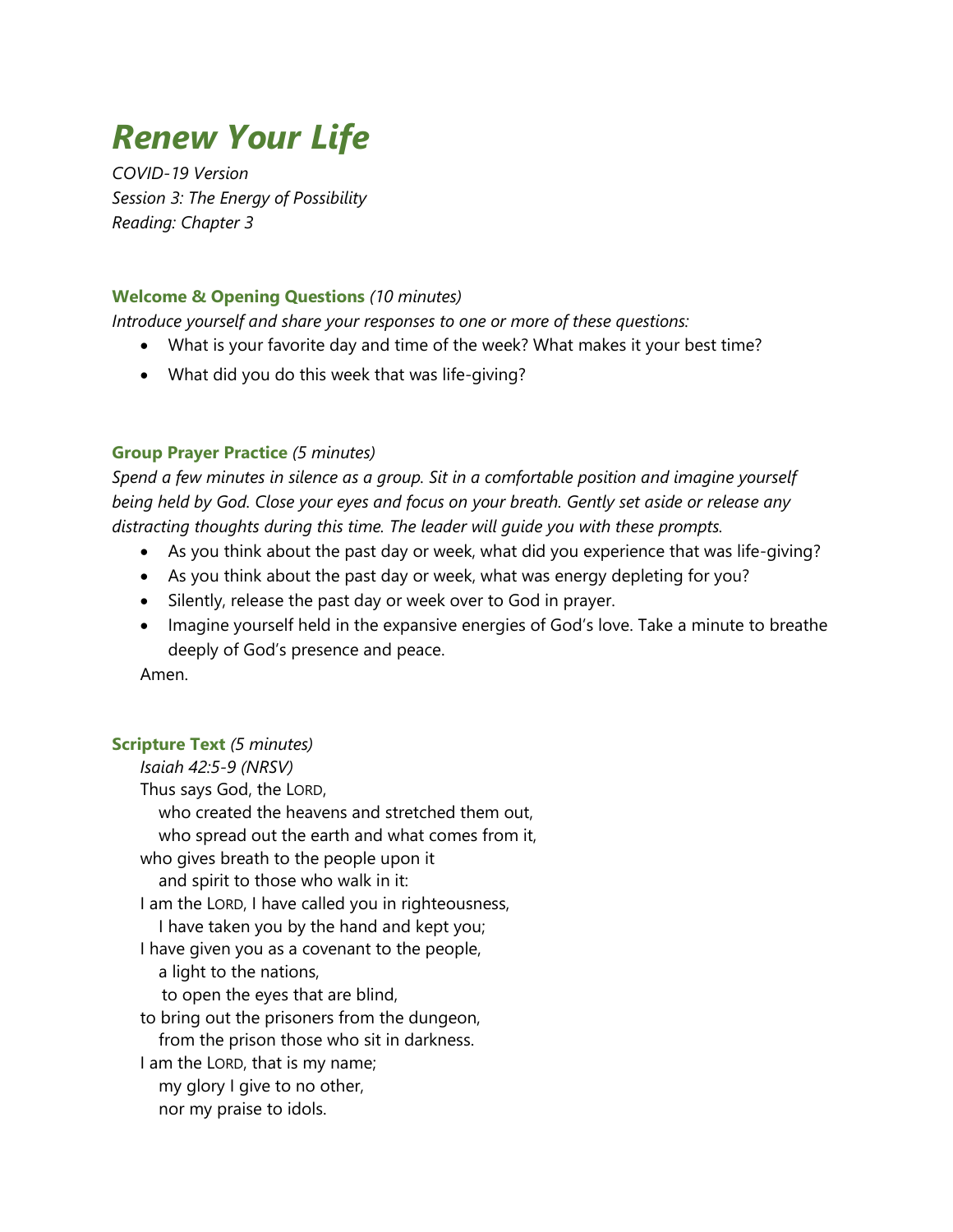See, the former things have come to pass, and new things I now declare; before they spring forth, I tell you of them.

#### **Reading Recap** *(5 minutes)*

God offers us a renewable energy filled with possibility. This life-giving energy brings us hope as individuals, hope for the community and hope for the wider world. It feels like a time when we can use a sense of new hope and possibility. It feels like a time for us to be that spark of new hope and energy with others in new ways.

For each of us, living into that possibility brings us to a place of knowing where we are, stepping out in trust, and moving in a new direction. Some key questions for Pastor Kai in this time were: What are you afraid of? What is keeping you from stepping out? If you could go somewhere, anywhere, where would it be? What decisions would need to be made to do so? What would be the implications?

### **Questions on Chapter 3** *(35 minutes)*

*Start with these questions, adding in other questions to supplement. Questions are also available in the Renew Your Life book, starting on page 141.*

- What concepts in the readings and sermon were life-giving for you?
- What concepts or stories were difficult or challenging for you to think about or integrate into your life?

#### **The Energy of Possibility**

- 1. What gets you out of bed in the morning and gives you energy for a new day?
- 2. Think about a time when you needed to make a decision. What dreams, values or practical considerations were important to you?
- 3. When in your life have you found yourself standing on one side of the "gap", hesitant to step across? Who or what encouraged you to take the next step? What kept you from taking a step?
- 4. "Start by doing what is necessary; then do what's possible; and suddenly you are doing the impossible" (St. Francis). What are your thoughts about this statement? What steps does it encourage you to take as you move forward?
- 5. When you've needed extra strength or courage in the past, where has it come from? How was God's energy and presence part of that experience?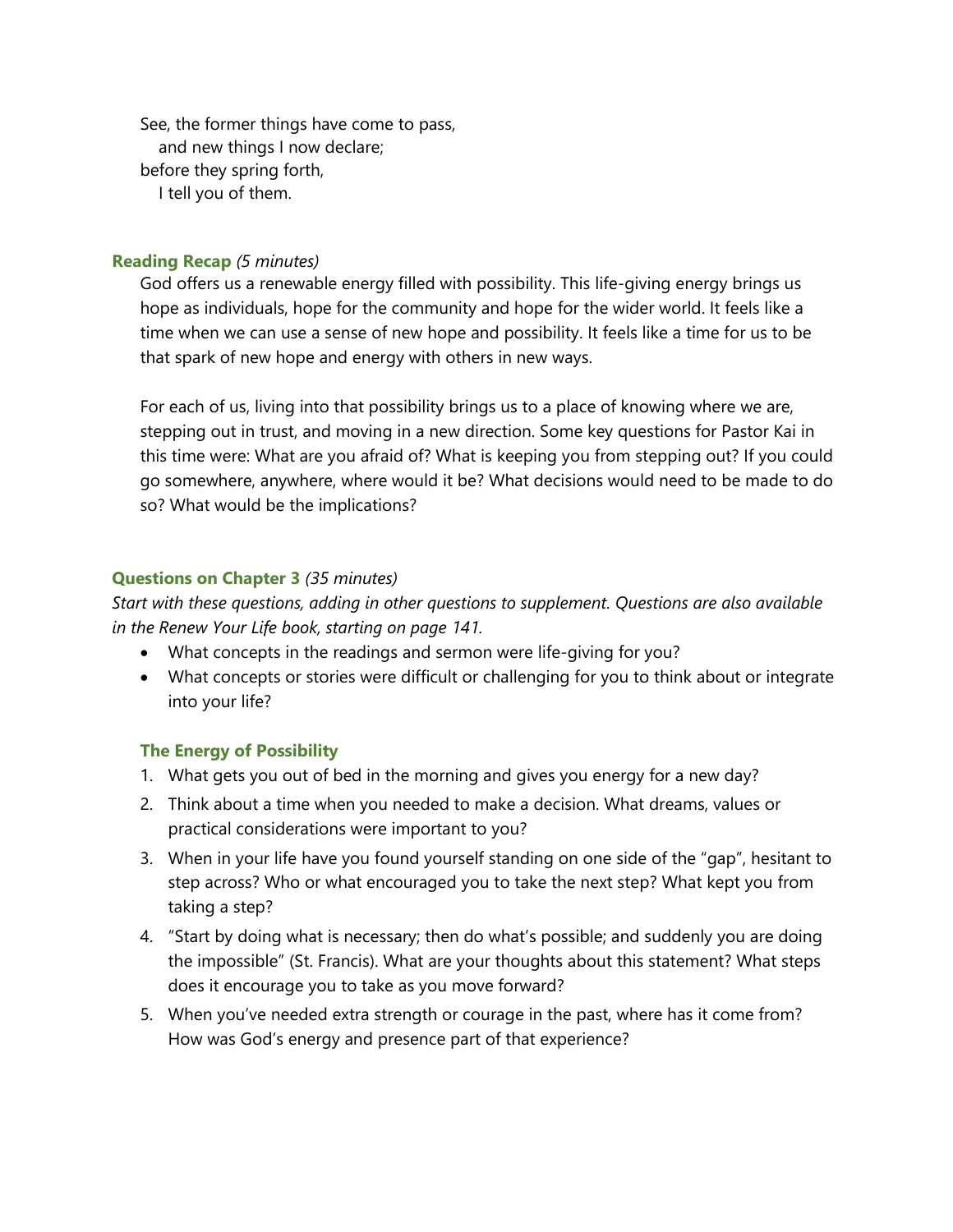## **Update during COVID-19**

**Possibility – New Things** – In this unexpected, unpredictable, challenging time, we have many questions… Will this pandemic ever end? Can we go back to normal life from before the pandemic? What is normal? Is it worth going back to normal? The possibility we have in this time is to rethink what is most life-giving for us and for others. If you could emerge from this time into something new, what would that look like?

In a few short weeks, we have watched the loss of George Floyd's life and community outpourings of loss, grief, suffering, injustice, and the deep, deep pain that has been a reality for much, much longer. How can we listen and learn in this time? What new thought, insight, action, or idea is emerging in you? What new possibilities might emerge for you and for the community in this time?

# **Questions during COVID-19**

- 1. A new way of living and being has been thrust upon us during COVID-19. What are some new habits or practices you developed during the "stay at home" or "stay safe Minnesota" time that you hope to maintain? What is valuable about your new practices?
- 2. Give some examples of habits or practices that were "normal" before COVID-19 that you don't miss. Are there ways to avoid returning to those things or ways to reimagine them so they are less draining?
- 3. In an article by Carey Nieuwhof (pastor, writer and speaker on leadership and faith at [www.careynieuwhof.com\)](http://www.careynieuwhof.com/), he asks readers "to take a moment to focus on what you've learned, how you've grown, and what you've gained" during this time of a pandemic and protests. Reflect on this question for a few moments and share your thoughts.
- 4. What new possibilities can you imagine for yourself, personally, spiritually or in another way? How is God working in you to realize these possibilities?
- 5. What new possibilities do you see for the community and the world? What would you like to hold in your prayers? Are there actions you would like to take?

# **Closing Question & Faith Practice** *(5 minutes)*

*Explore how the chapter theme can make a difference in your life by considering this question & trying this faith practice:*

- What are the possibilities and hopes that give shape and meaning to my life? What possibilities and hopes do I hold for the community and wider world?
- Use this breath prayer in the coming week to remind you of God's grace and creative, renewing energy. *(see "breath prayer" instructions).*

*Inhale: Spirit of God Exhale: Open my Heart*